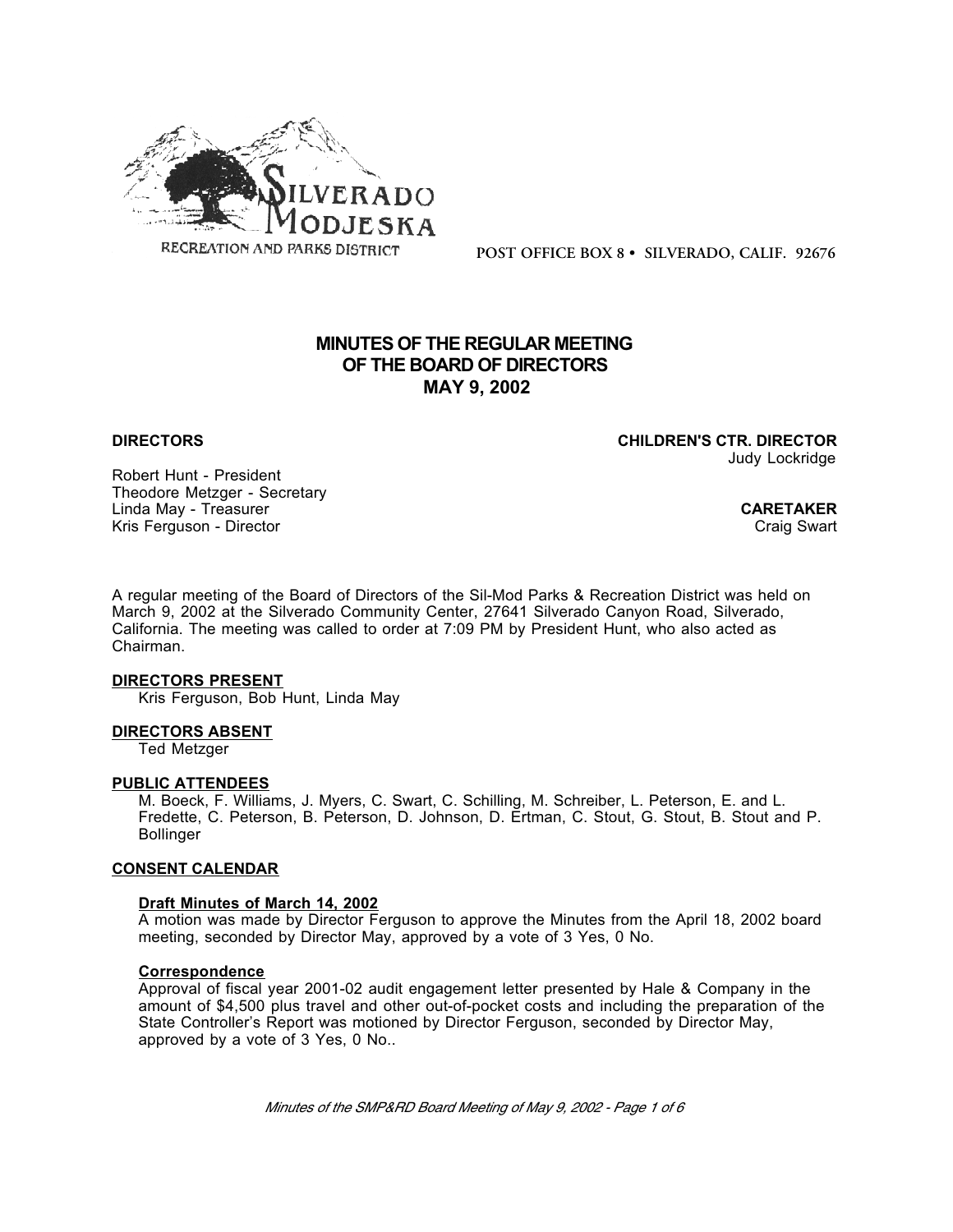#### **PUBLIC COMMENTS**

Gibran Stout – Brought in some sample Parks and Recreation brochures to share with a suggestion that we look into providing some recreational programs. Gibran to get some community input on what types of programs they would like to see. There will be a survey going out in September through the Inter-Canyon League. She also had some ideas on ways to save money. She did some research through Southern California Edison and finds that we are being billed for only one meter at the community center as a medium size commercial building. She suggested splitting the meter between the Caretaker's residence and the community center and billing them separately as residential. Her third suggestion related to a conversation she had with Darla Toker of the dance studio. She suggested leasing the Modjeska Community Center to Darla as a tenant, which would alleviate the District's responsibility for maintenance of the building, utilities, scheduling of the center calendar, etc.

Mike Boeck commented on the valuable input and assistance the board receives from the subcommittees groups.

Brett Peterson offered to paint the deck flooring.

Debbie Johnson noted the importance of xeriscaping rather than watering a huge lawn.

### *TREASURER'S REPORT*

#### District Bills for Consideration

A motion was made by Director Ferguson, seconded by Director May to approve Transmittal No. 05-02B in the amount of \$150.00. Vote was 3 Yes, 0 No.

A motion was made by Director Ferguson, seconded by Director May to approved Transmittal No. 05-02 in the amount of \$1,973.27 with the later addition of three impending electric bills that have not yet been received. Vote was 3 Yes, 0 No.

Financial Statements Not available, continued to next meeting

### **SILVERADO CHILDREN'S CENTER DIRECTOR'S REPORT**

Monthly report submitted by Center Director Lockridge. The school age children will have an opportunity to take some field trips during the summer months. She has verified insurance coverage through our carrier, CAPRI.

Playground for the school age children will need to be redone by January 2003 and this will cost about \$50,000. Grant monies are being looked at as a possible source of funding. Director Hunt requested that details of the needs be brought to the next board meeting.

Bingo in May raised \$480.00. The childrens Center is in need of prizes for bingo and advertising should be placed in the Sentry and the Silverado Settler.

A free literacy workshop is being held Friday, May 17.

# **COMMUNITY FACILITIES/SAFETY REPORTS**

#### Silverado Community Center

Director Hunt reported that the plaque in appreciation of Keith Blessing's volunteer services should be available in June.

Caretaker Craig Swart has spoken to the Boy Scouts regarding the skate boarding issue and reported that they were cooperative.

*Minutes of the SMP&RD Board Meeting of May 9, 2002 - Page 2 of 6*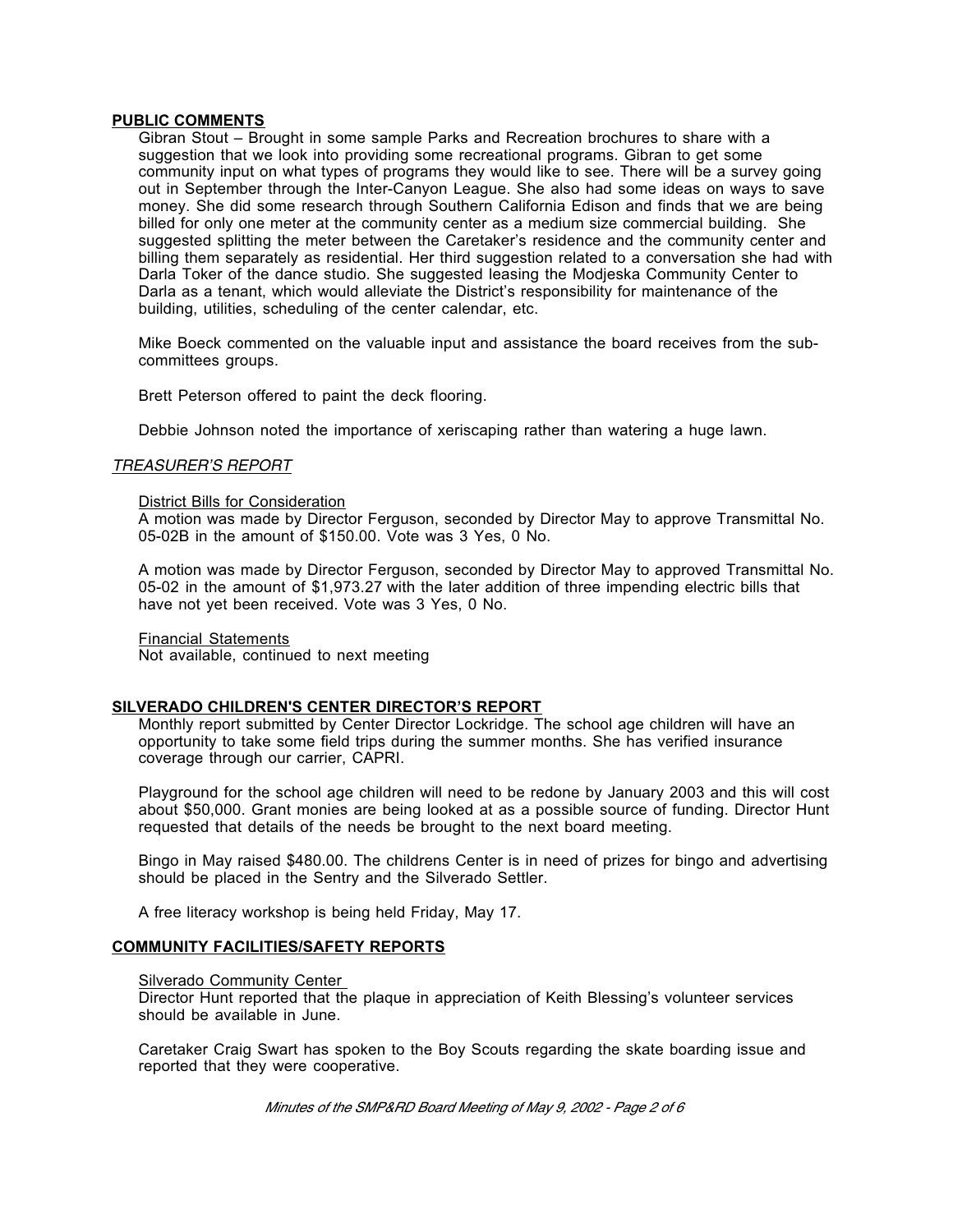The caretaker did a rate survey:

La Habra – 0-15 people =  $$20, 15-30 = $40, 30-60 = $80$ , etc. usage charge. Huntington Beach - \$20/hour if less than 60, parties \$40, hour. Cleaning Deposits – cleaning outline to state specifically what users are to do

To repair the fence at Silverado will be a minimum of \$500, the pillars are \$175-250 each. Director Hunt stated that he and Director Metzger would assess the need.

### Modjeska Community Center

Director Hunt has looked into the purchase of new chairs for Modjeska, \$9 chairs, \$50 tables.

Law enforcement was contacted regarding vandalism at the Park, and in order for the OC Sheriff to look into the matter they will need dates and specific incidents. Graffiti was noticed on the shed in Modjeska

A grind bar was discussed and the removal of the broken bench that the kids are using for skateboarding. The installation of a gate at Modjeska (to protect the trash bin) was quoted at \$400-500 for a 6' gate.

### Safety Report

A motion was made by Director Hunt to receive and file the Safety Report, seconded by Director May, approved by a vote of 3 Yes, 0 No. The safety review procedures will be revisited at the next meeting.

# **OTHER DISTRICT BUSINESS**

# Silverado Childrens Center Advisory Commission

Director Hunt relinquished the Chair to Director May for this portion of the meeting.

A proposal was made by Director May for an advisory commission made up of community members plus an equal number of parents. The suggested size was five of each, to assist the director of the childrens center with policy and management decisions as well as fund raising, advertising, etc. This group would assist like a board but would not be empowered to make change, their suggestions would be presented to the Parks and Recreation Board.

# **Public Comment:**

Gibran Stout – Childrens center is the only form of recreation that we have. There are 5 teachers and one director, she feels it is redundant to have another board, since we already have a five-member board of directors. Gibran suggested Judy delegate to parents with specific skills. She doesn't see that committees are very productive.

Chuck Schilling – Parent at the childrens Center, as a college professor believes a group of ten is difficult. There is a committee already in place that meets once a month to deal with items needing attention. Those interested could give their input at those meetings.

Mike Boeck – Pointed out that the committees do get things done, just look at the Trails, Irvine Co. relationship and the Nature Conservancy. Mike believes the Advisory Commission to be a helpful gesture to assist in managing the childrens Center. He stated that it appeared to him that active efforts were being made to discourage parents from participating in any such committee, so consider lowering the amount to five, or even two, so that those that want to be involved can be.

Judy Myers – An educator for many years, believes that from ages 1-5 is crucial in the making of a child. She has attended the meetings and notes that the childrens Center has

*Minutes of the SMP&RD Board Meeting of May 9, 2002 - Page 3 of 6*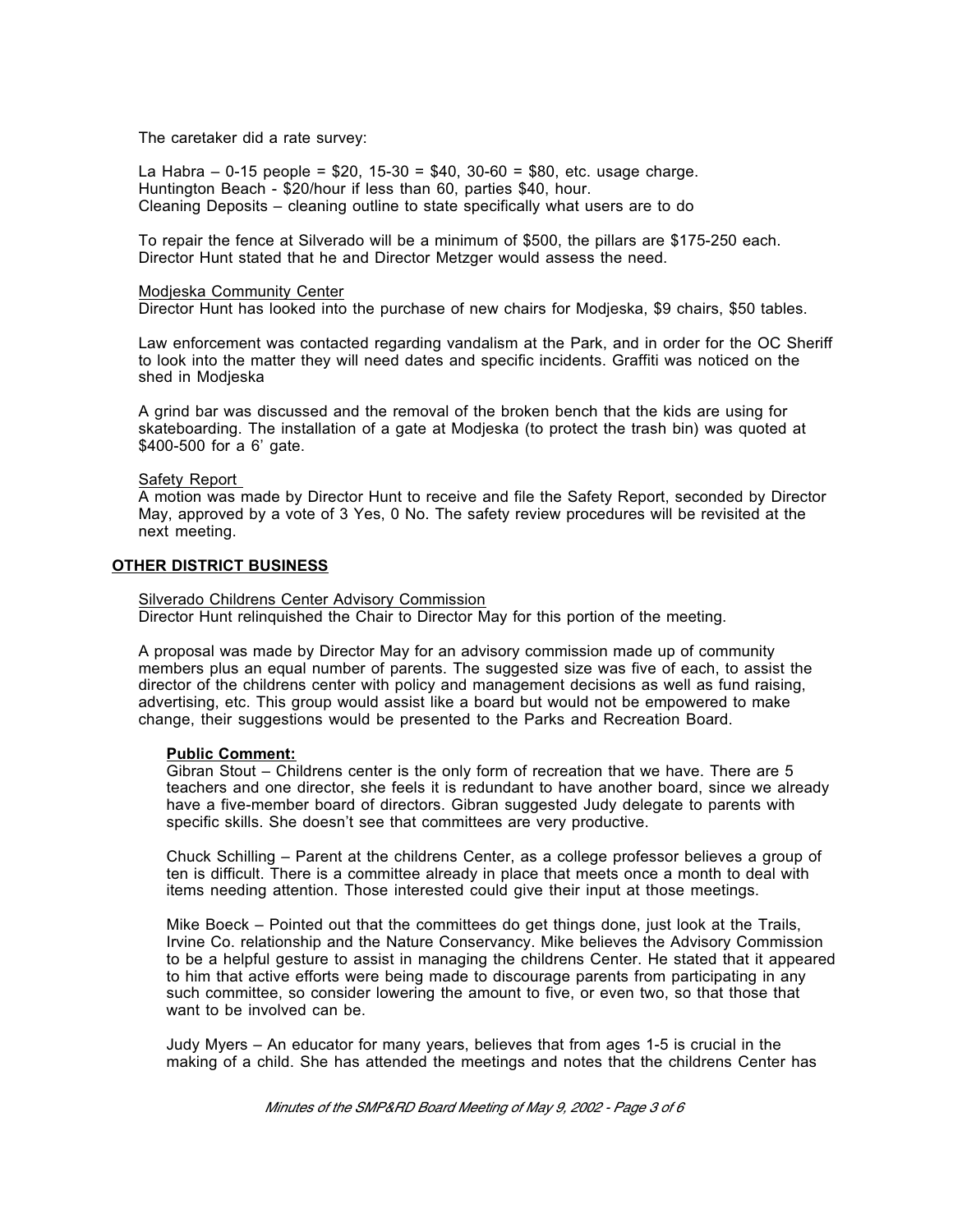had difficulty financially since inception and believes it is partly due to the location, families cannot afford to attend (should meet the needs of the community) and the school is not filled to capacity. She feels the Commission would be helpful in marketing and would give the community an opportunity to zero in on the needs/solutions. The public should have a say and the district must answer the needs of the whole community.

Peter Bollinger – Agreed with Gibran's suggestions and comments. There is already a committee mechanism in place to amend items needing attention. Any additional resources would be appreciated.

Laurie Fredette – Requested more information and more time to consider this proposal.

Debbie Johnson – Commented that public boards that are non-profit have a natural function and this needs to include some long-term planning. This requires someone with strategic and analytical skills.

Chay Peterson – Teacher at the school. Requested that a decision to implement the advisory commission be prolonged. In childcare there are specific courses that are mandatory when dealing with children and any decisions regarding children or the program need to be made by qualified early childhood professionals, not community residents.

Dick Ertman – Feels that a commission with 10 is too many. There should be a core of 2-3 that interact with the center, express those needs and coordinate with both the center and board.

### Board and Staff Comments

Director Lockridge – Childrens center director has always been open to ideas and suggestions from all community members and would appreciate any input at future committee meetings.

Director Hunt – Feels that subcommittees can assist with a business and marketing plan to make way for some long-term planning. Emphasized that the focus of such a group would be on business issues, not teaching matters or anything directly related to the children.

Director Ferguson – As a board member and parent with a child in the center, feels that the location seems to be the biggest problem. The childrens center is a warm wholesome place for our community's children to go to while their parents work. Does not have a problem with the Parks and Recreation District supplementing the childrens center within reason. Not ready to vote on this.

Director May – Stated that since this made a quorum impossible, the matter would be tabled. The district definitely has some concerns about the childrens center's costs, and the following was requested from Director Lockridge, noting that previous requests for a budget had not resulted in one being submitted:

- 1) Annual budget (to be reviewed at the June 13 meeting)
- 2) Proposal for marketing
- 3) Long-term plan
- 4) Schedule of revenue and expenses (anticipated cash flow)
- 5) An estimate of how much money the childrens center will need from the district (per month, quarterly, annually)

Director Hunt – Asked that the childrens center report be made available 2-3 days prior to the board meeting as part of the director's working packets.

### Silverado Canyon (Holtz) Ranch Development

*Minutes of the SMP&RD Board Meeting of May 9, 2002 - Page 4 of 6*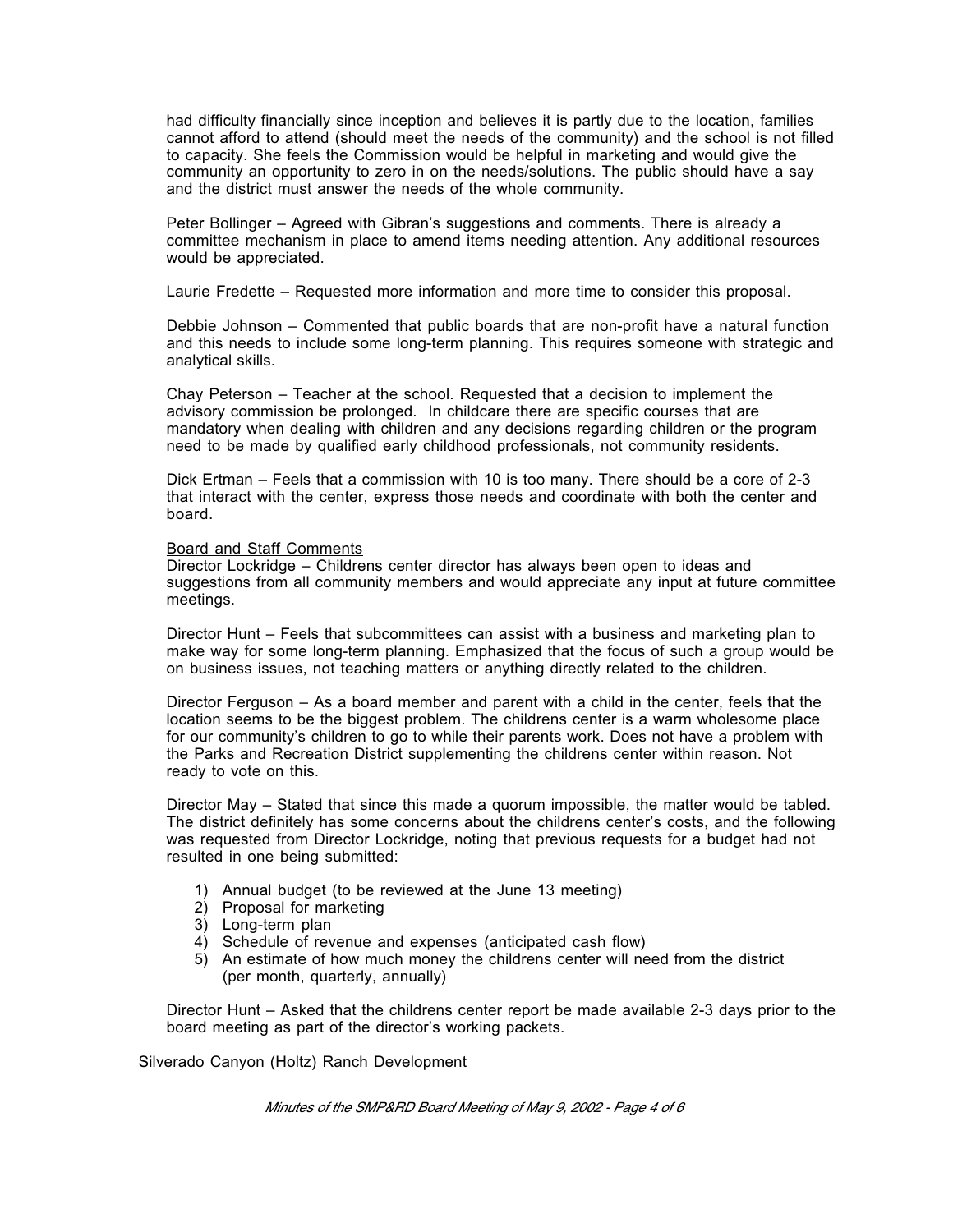Director May relinquished the Chair to Director Hunt for the remainder of the meeting.

Mike Boeck provided some notes with SMPRD objectives in regard to the Silverado Canyon Ranch, they have been attached accordingly

A discussion took place regarding the developer in-lieu fees for acquisition of new area. Would it be possible to move the old house across the street to the 46 acres? The developer is amenable to working with our district rather than HB&P if the county will accept this approach.

Mike Boeck reported that Dana Judd is being forceful on the trail issue.

Debbie Johnson commented that the developer would be looking at "passive recreation" on the 46 acres to be dedicated. This area will be seen from their homes. If the developer is able to give land to the community, the community should support the developer. If not as a board then as individuals.

Director May stated that we should approve the plans and that when we go to the county we set a precedent. We must ensure that the plan fits within the Sil/Mod Plan. RE: the 46 acres, continue to use for natural purposes, nature sign, rock fence, etc.

Concerns on the 46 acres would be maintenance costs, landslides and the additional cost of liability insurance. A museum or fossil display was also discussed. Endowment money was discussed as well as interest and on-going maintenance.

A motion was made by Director May to adopt an accurate reflection of the current stage of the Holtz Ranch. If the parcel is offered to the SMPRD, there still are trails to be built, the disposition of the "house" needs to be determined and further negotiations will need to be finalized. This motion was seconded by Director Ferguson and approved 3 Yes, O No.

Director Hunt made a motion to create a resolution certifying that the SMPRD will work toward and support the Silverado Ranch Project contingent on its full compliance with the Sil/Mod Plan and being in the best interest of the community, as demonstrated in large part by inputs from the community. Seconded by Director May and approved 3 Yes, 0 No.

### Open Director's Position

Director Sam Wyngaarden submitted his letter of resignation on March 14, 2002. Director Hunt has spoken to the Registrar's Office and was told that creating an additional slot on the election ballot may have some costs associated. Director Hunt made a motion to appoint a replacement for the position. Director May seconded the motion, which was approved 3 Yes, 0 No. It was decided to advertise in the Silverado Settler and to post notices.

# **COMMITTEE REPORTS**

Trails

Dana Judd, not present at meeting.

#### **Landscaping**

Fran Williams working with landscapers on projects as needed. She will speak to them about the watering schedule.

#### Liaison, Planning

Mike Boeck reported on the Irvine Ranch land reserve. Docents should complete training in two weeks, first aid, lead hikes. Planning is ongoing. Contacts with both relationships are going well.

# **CLOSED SESSION**